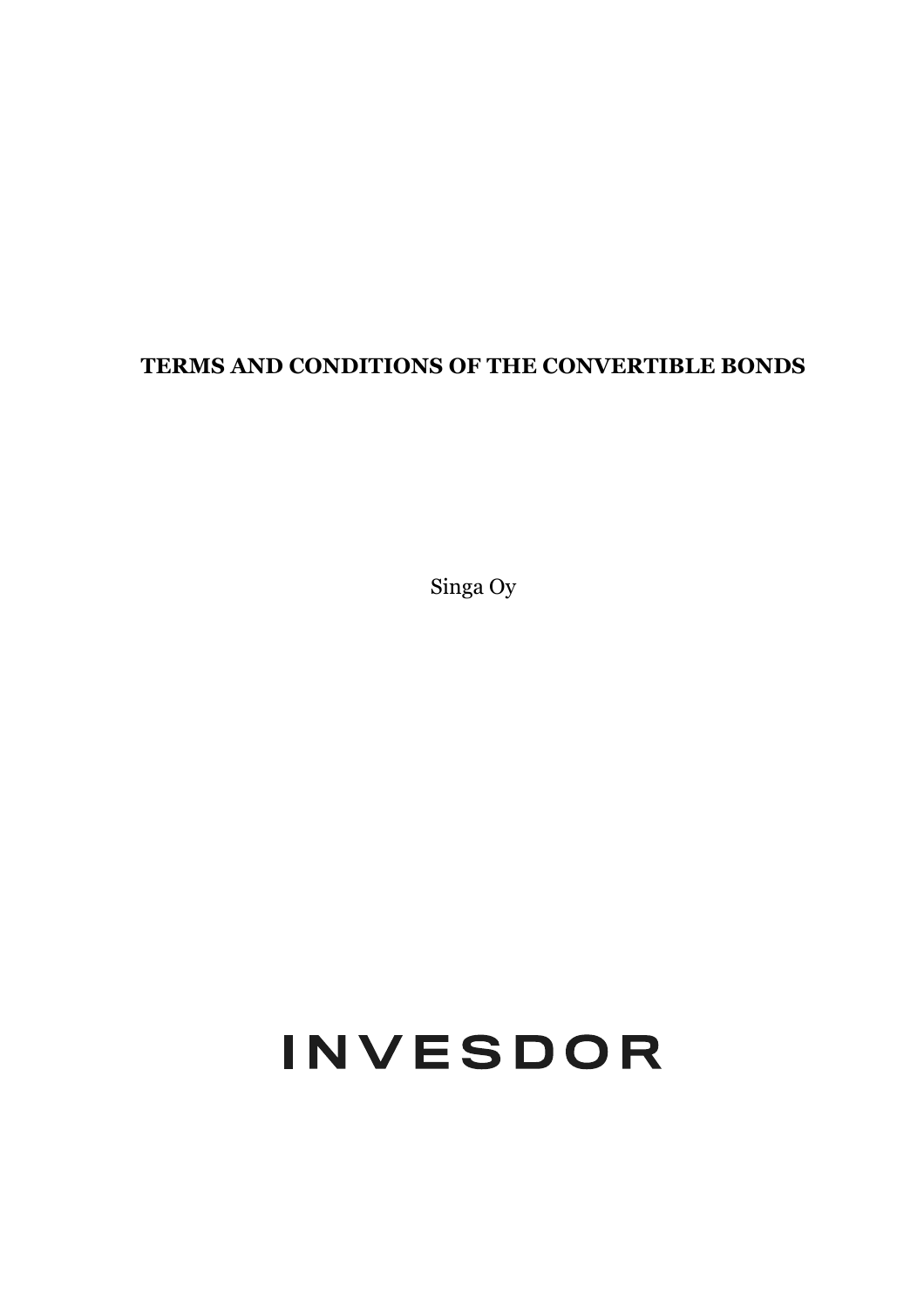# **Basic Information Table on the Convertible Bond**

| <b>Issuer</b>                                        | <b>Singa Oy, a Finnish limited liability company with business identity</b><br>code 2790230-3, having its registered domicile in Helsinki<br>(the "Company")                                                                                                                                                                                                                                                                                                                                                                |
|------------------------------------------------------|-----------------------------------------------------------------------------------------------------------------------------------------------------------------------------------------------------------------------------------------------------------------------------------------------------------------------------------------------------------------------------------------------------------------------------------------------------------------------------------------------------------------------------|
| <b>Principal Amount of the</b><br><b>Bonds</b>       | The total maximum principal amount issued is EUR 5,000,000.                                                                                                                                                                                                                                                                                                                                                                                                                                                                 |
| <b>Minimum Subscription</b>                          | The minimum subscription amount is EUR 500.                                                                                                                                                                                                                                                                                                                                                                                                                                                                                 |
| <b>Interest rate of the Bonds</b><br>(see Section 3) | 10.0% per annum, accruing & capitalized to the Bond                                                                                                                                                                                                                                                                                                                                                                                                                                                                         |
| <b>Issue of the Bonds</b>                            | The Bonds are issued on $26th$ of November 2021 by the board of<br>directors of the Company based on an authorisation from the General<br>Meeting.                                                                                                                                                                                                                                                                                                                                                                          |
| <b>Subscription Period</b>                           | $26th$ of November 2021 – $26th$ of January 2022                                                                                                                                                                                                                                                                                                                                                                                                                                                                            |
| <b>Maturity Date</b>                                 | 30 September 2024                                                                                                                                                                                                                                                                                                                                                                                                                                                                                                           |
| <b>Status and Security</b><br>(see Section 7)        | The Bonds shall constitute unsecured obligations of the Company and<br>shall in all respects be construed as capital loans (in Finnish:<br>pääomalaina), within the meaning of Chapter 12 of the Companies Act.                                                                                                                                                                                                                                                                                                             |
| <b>Lead Investor</b><br>(see Section 1)              | In parallel with the Convertible Bonds, MAKI.VC FUND I Ky ("Lead<br>Investor") has given a Convertible Loan to the Company on the same<br>commercial terms as the Bonds ("Lead Convertible Loan")<br>together with Finnish Industry Investment Ltd. ("Tesi") and certain<br>other investors amounting to EUR 1,400,000 ("Consolidated<br>Convertible Loans").                                                                                                                                                               |
| <b>Conversion Shares</b><br>(see Section 7)          | Upon a Conversion Event, the outstanding Bonds together with<br>accrued interest shall be converted into the class of Shares in the<br>Company's capital having the most preferential rights (whether<br>existing or newly created class of Shares). Such Shares shall be "New<br>Shares" issued by the Company.                                                                                                                                                                                                            |
| <b>Power of Attorney</b><br>(see Section 7.5)        | Each Bondholder irrevocably authorises the board of directors of the<br>Company or a person appointed by the board of directors of the<br>Company to be his/her/its agent and attorney entitled to use<br>his/her/its voting rights attached to the Shares.                                                                                                                                                                                                                                                                 |
| <b>Aligned Conversions</b><br>(see Section 7)        | At the Maturity Date or in case of a Change of Control the Bondholder<br>has to convert the full outstanding sum of the principal amount<br>together with accrued interest of the Bonds at the respective<br>Conversion Price, provided that the Lead Investor converts the Lead<br>Convertible Loan on equal terms.                                                                                                                                                                                                        |
| <b>Required Conversions</b><br>(see Section 7)       | In case of a Qualified Investment Round the Bondholder is obliged to<br>convert the full outstanding sum of the principal amount together<br>with accrued interest of the Bonds at the respective Conversion Price.<br>In case of a Non-Qualified Investment Round the Bondholder is only<br>obliged to convert the full outstanding sum of the principal amount<br>together with accrued interest of the Bonds at the respective<br>Conversion Price if the Lead Investor decides to convert the Lead<br>Convertible Loan. |
| <b>Conversion Price</b><br>(see Section 7)           | Bondholders receive 20% discount on the reference share price<br>depending on the Conversion Event.                                                                                                                                                                                                                                                                                                                                                                                                                         |
| Term<br>(see Section $5 & 8$ )                       | Unless the Bonds have been repaid or converted, the outstanding<br>principal amount and any unpaid accrued interest together with the<br>Repayment Premium will be due and payable on the Maturity Date.                                                                                                                                                                                                                                                                                                                    |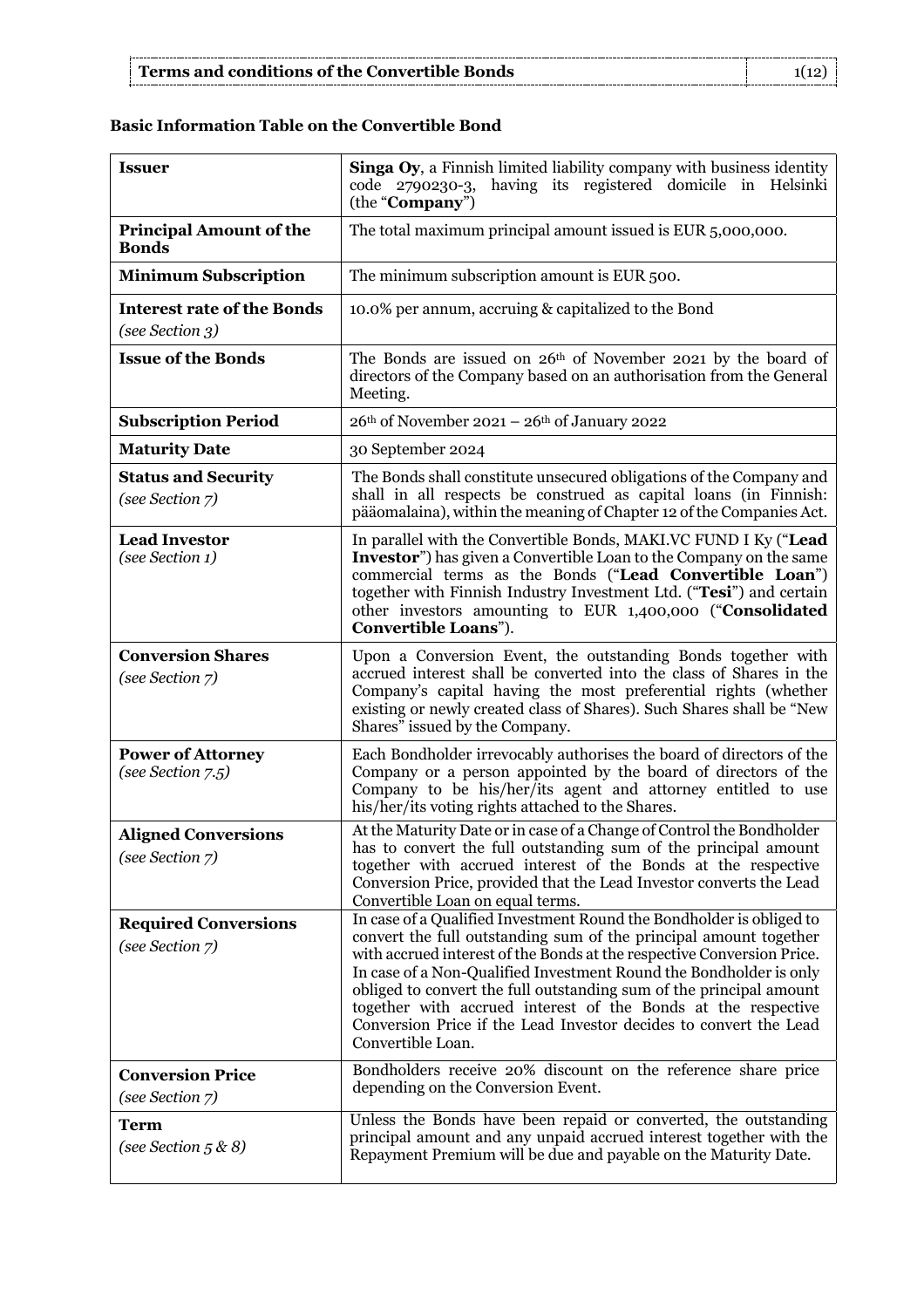| <b>Repayment Premium</b><br>(see Section $5$ ) | In respect of a Bond, a premium equal to 100% of the original principal<br>amount of such Bond less any and all interest capitalized and accrued<br>on the Bond until the Maturity Date (or an earlier repayment date).<br>Any interests accrued after the Maturity Date shall not be deducted<br>from the Repayment Premium. |
|------------------------------------------------|-------------------------------------------------------------------------------------------------------------------------------------------------------------------------------------------------------------------------------------------------------------------------------------------------------------------------------|
| <b>Shareholders' Agreement</b>                 | Upon a conversion, the Bondholder undertakes to adhere to the<br>Minority Shareholders' Agreement with the Company and its<br>shareholders.                                                                                                                                                                                   |

#### **1 Issuance of the Convertible Bonds**

The Company has decided to issue convertible bonds (the "**Bonds**" or "**Convertible Bonds**"), as described in more detail in the Basic Information Table on page 1 and in the terms and conditions below, for subscription to potential investors in deviation from the pre-emptive subscription right of the shareholders of the Company. The Bonds are issued in order to strengthen the Company's working capital and to invest into growth and internationalisation, among others in recruitment and product development. The Company shall not use any of the proceeds of the Bonds for refinancing purposes or distributions to the shareholders of the Company. Hence, there are weighty financial reasons for issuing the Bonds.

In parallel with the Convertible Bonds, MAKI.VC FUND I Ky ("**Lead Investor**") has given a Convertible Loan to the Company on the same economic terms as the Bonds ("**Lead Convertible Loan**") together with Finnish Industry Investment Ltd. ("**Tesi**") and certain other investors amounting to EUR 1.400.000 ("**Consolidated Convertible Loans**"). Hence, potential subscribers of the Bonds will invest together with the Lead Investor and Tesi.

The Bonds issued under these terms and conditions will be issued in dematerialised form and registered in the register of Bondholders (as defined below in Section 2) held by the Company, or a third party appointed thereto by the Company from time to time and cannot be physically delivered. The Bonds shall further be registered in the Securityholder Register ("**Ownersportal**") of Invesdor Oy ("**Invesdor**"), in accordance with Invesdor's Additional Terms for Bonds and the Ownersportal Service.

The Bonds are offered for subscription in a minimum amount of EUR 500. The principal amount of each Bond is EUR 100. The subscription price of a Bond is 100 per cent (%) of its nominal value. The subscriptions are made on Invesdor's digital platform during the subscription period set out in the Basic Information Table above. The subscription price shall be paid at the subscription in accordance with the instruction given by Invesdor. Each Bond will be freely transferable after it has been registered into the register of Bondholders provided that the terms of the Minority Shareholders' Agreement relating to the Company shall be complied with in connection with such a transfer. All transfers of Bonds must be notified by the Bondholders to the Company and Invesdor and shall be updated in the Ownersportal.

If any legal requirements arise from applicable laws, rules and regulations that obligate the Company to prepare a prospectus, it is the responsibility of the Company to ensure that such legal requirements are met. A basic information sheet is prepared and filed to the Finnish Financial Supervisory Authority (FIN-FSA) by Invesdor, in accordance with the Finnish Securities Markets Act, when necessary. If a Key Information Document (KID) is required, Invesdor will fill in the document and file it to FIN-FSA.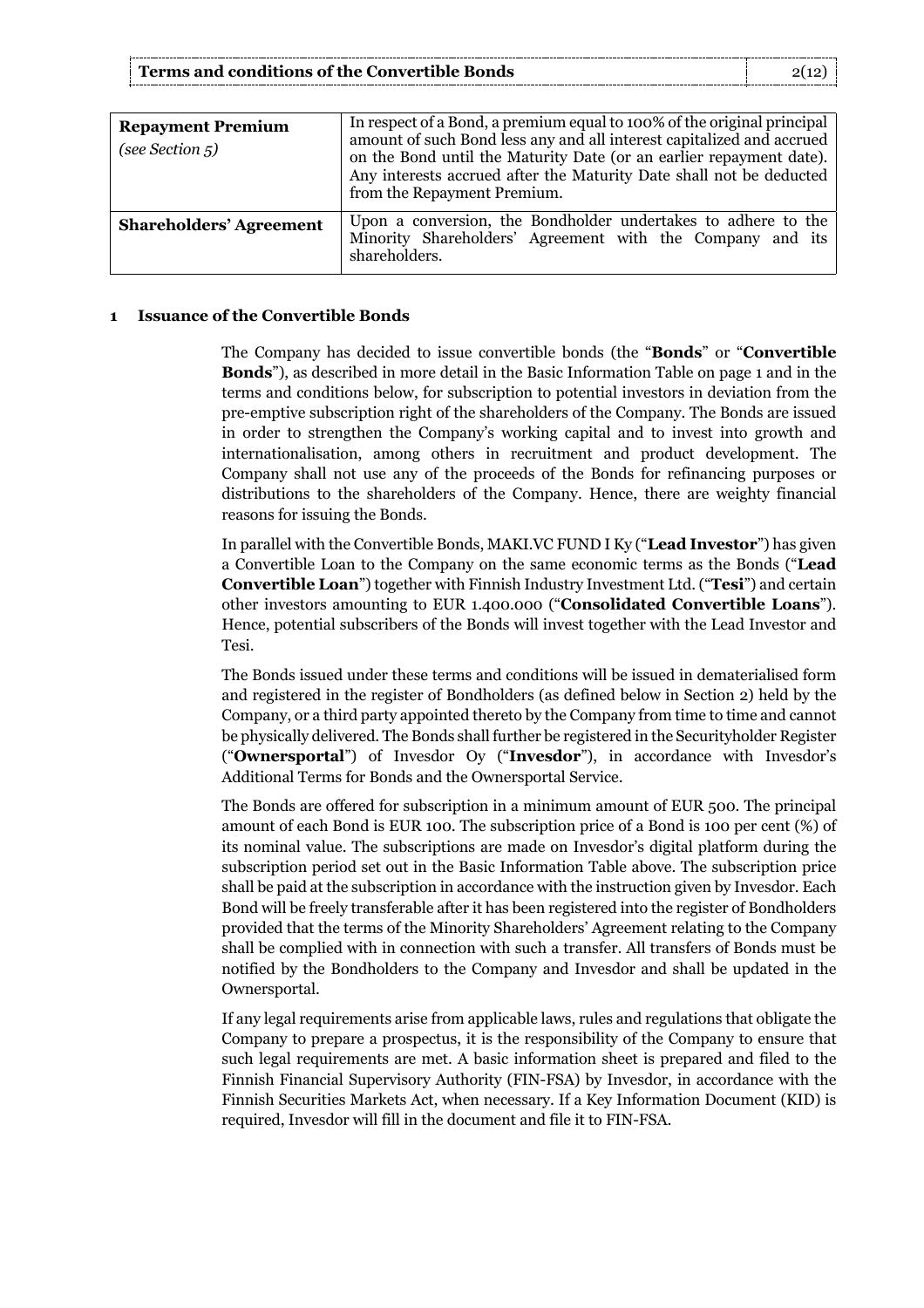#### **2 Validity of terms and conditions**

By subscribing for Bonds, each initial holder of Bonds, and, by acquiring Bonds, each subsequent holder of Bonds (each such holder of Bonds, a "**Bondholder**") agrees to be bound by these terms and conditions, Invesdor's general Terms of Service ("**Terms of Service**") as well as Invesdor's Additional Terms for Bonds as applicable during the time of subscription. Furthermore, upon a conversion according to Section 7, the Bondholder undertakes to adhere to the Minority Shareholders' Agreement with the Company and its shareholders.

#### **3 Interest**

The principal amount of each Bond shall accrue interest at the rate of 10.0% per annum. Interest shall be calculated on the basis of a 365 day per year calculation for the period starting on the Issue Date.

Accrued interest shall be capitalised to the balance of the Bonds annually on each 31 December ("**Interest Capitalisation Date**"), from which date the capitalised interest shall in turn accrue interest. The first Interest Capitalisation Date following the Issue Date is 31 December 2021. To the extent Chapter 12 of the Companies Act prevents capitalisation of the interest, such amount of accrued interest shall nevertheless bear interest (as if it constituted a principal amount) and shall be capitalised on the next Interest Capitalisation Date when capitalisation becomes permitted.

Subject to Chapter 12 of the Companies Act, accrued interest shall be paid on the Repayment Date as set forth in Section 5 (*Maturity, Repayment and Early Repayment*) unless the Bonds together with accrued interests have been or will be converted into New Shares in accordance with Section 7 (*Terms of Conversion*).

#### **4 Invesdor's Ownersportal Service**

The Bonds shall be registered and maintained in Invesdor's Ownersportal Service in accordance with Terms of Service and the special Ownersportal Terms of Use.

#### **5 Maturity, Repayment, and Early Repayment**

#### **5.1 Repayment at the end of the term**

The Bonds together with accrued interest shall fall due on 30 September 2024 (the "**Maturity Date**"). On the Maturity Date, unless the Bonds are converted into New Shares upon the decision of the Lead Investor in accordance with Section 7.4(b), the Company shall repay each Bond together with accrued interests and the Repayment Premium, provided that the same proportion of each Bond and Lead Convertible Loan that is not so converted shall be so repaid.

#### **5.2 Early Repayment**

Before the Maturity Date, the Company may elect to repay the Bonds in full (but not partially), in which case the Bonds together with accrued interest and the Repayment Premium shall be repaid, provided further that each Bond and the Consolidated Convertible Loans shall be so repaid. For the avoidance of doubt, if the Consolidated Convertible Loans are repaid early, the Bonds have to be repaid at equal terms.

#### **5.3 Repayment at Change of Control**

Upon a Change of Control Event, the Company shall, if so requested by the Lead Investor at least five (5) Business Days prior to the completion of the Change of Control Event, repay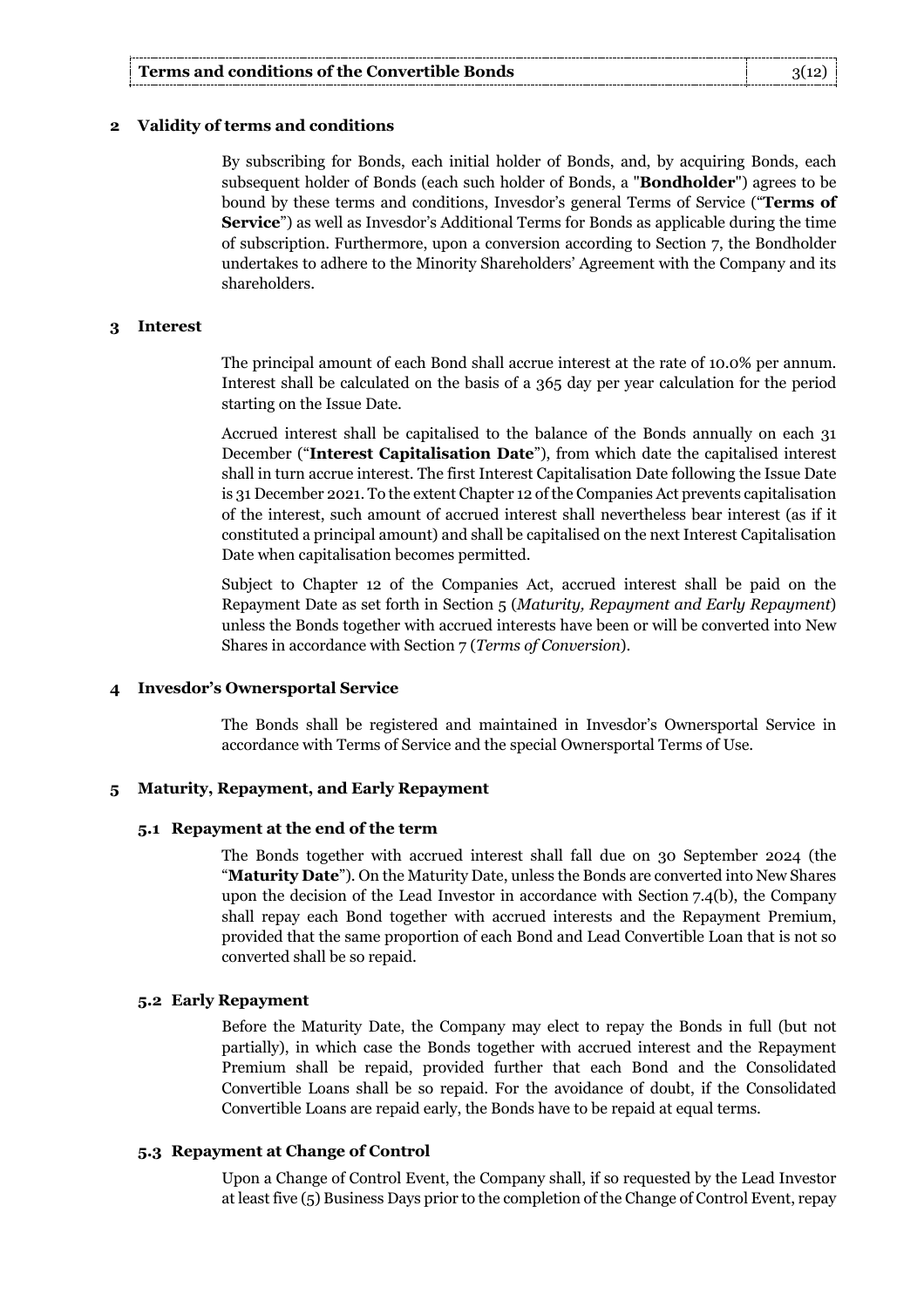each Bond together with accrued interests and the Repayment Premium, provided that if more than one Bond is required to be repaid the same proportion of each Bond shall be so repaid and that the Lead Convertible Loan is also repaid on equal terms.

For the purposes of these terms and conditions ("**Agreement**"), "Change of Control Event" means:

(a) the trade sale or listing of the shares in the Company; and/or

(b) any other transaction as a result of which the shareholders of the Company (that are the shareholders immediately prior to such transaction), directly or indirectly, cease to possess 50% of the shares and voting rights in the Company (or shares and voting rights of any surviving or new entity).

# **6 Status and Security**

The Bonds shall constitute unsecured obligations of the Company and shall in all respects be construed as capital loans (in Finnish: *pääomalaina*), within the meaning of Chapter 12 of the Companies Act.

Pursuant to Chapter 12 of the Companies Act regulating the repayment of capital loans, the Bonds and accrued interest, as applicable, may be repaid only in so far as the total amount of the unrestricted equity and all of the capital loans of the Company at the date of repayment exceed either the loss included in the audited balance sheet of the Company to be adopted for the latest financial period or the loss included in the balance sheet from more recent financial statements. In the event of bankruptcy (in Finnish: *konkurssi*), reorganisation (in Finnish: *yrityssaneeraus*), winding-up (in Finnish: *selvitystila*) or similar event of the Company, the claims of the Bondholders against the Company in respect of the Bonds, including any interest accrued, will be subordinated to the claims of all other secured and unsecured creditors of the Company, provided that the Bonds shall rank pari passu to any other capital loan. The Bondholders shall not use the Bonds to setoff (save for the purposes of paying subscription price in the event of conversion of the Bonds pursuant to Section 7 (*Terms of Conversion*)) or as counterclaim until the claims of all other creditors have been satisfied.

# **7 Terms of Conversion**

# **7.1 Conversion Events**

To the extent they remain outstanding, each Bond together with accrued interests shall be fully converted into New Shares in the capital of the Company in the following alternative situations (each a "**Conversion Event**"):

- (a) upon a new equity financing round where the total proceeds from the issue of shares or equity securities (excluding, for the avoidance of doubt, the amounts of the Bonds and Consolidated Convertible Loans) to the Company equal or exceed the aggregate amount of the Consolidated Convertible Loans including accrued interest, and where the investment in the Company is led by a third party professional investor, such as a venture capital fund, that invests at least 30% of the amount set forth hereunder (the "**Qualified Investment Round**");
- (b) upon issue of shares or equity securities (other than to the employees of the Company as a part of the incentive schemes approved by the board of directors of the Company) by the Company where such issue does not qualify as a Qualified Investment Round (the "**Non-Qualified Investment Round**"), provided that the Lead Investor decides to convert the Lead Convertible Loan;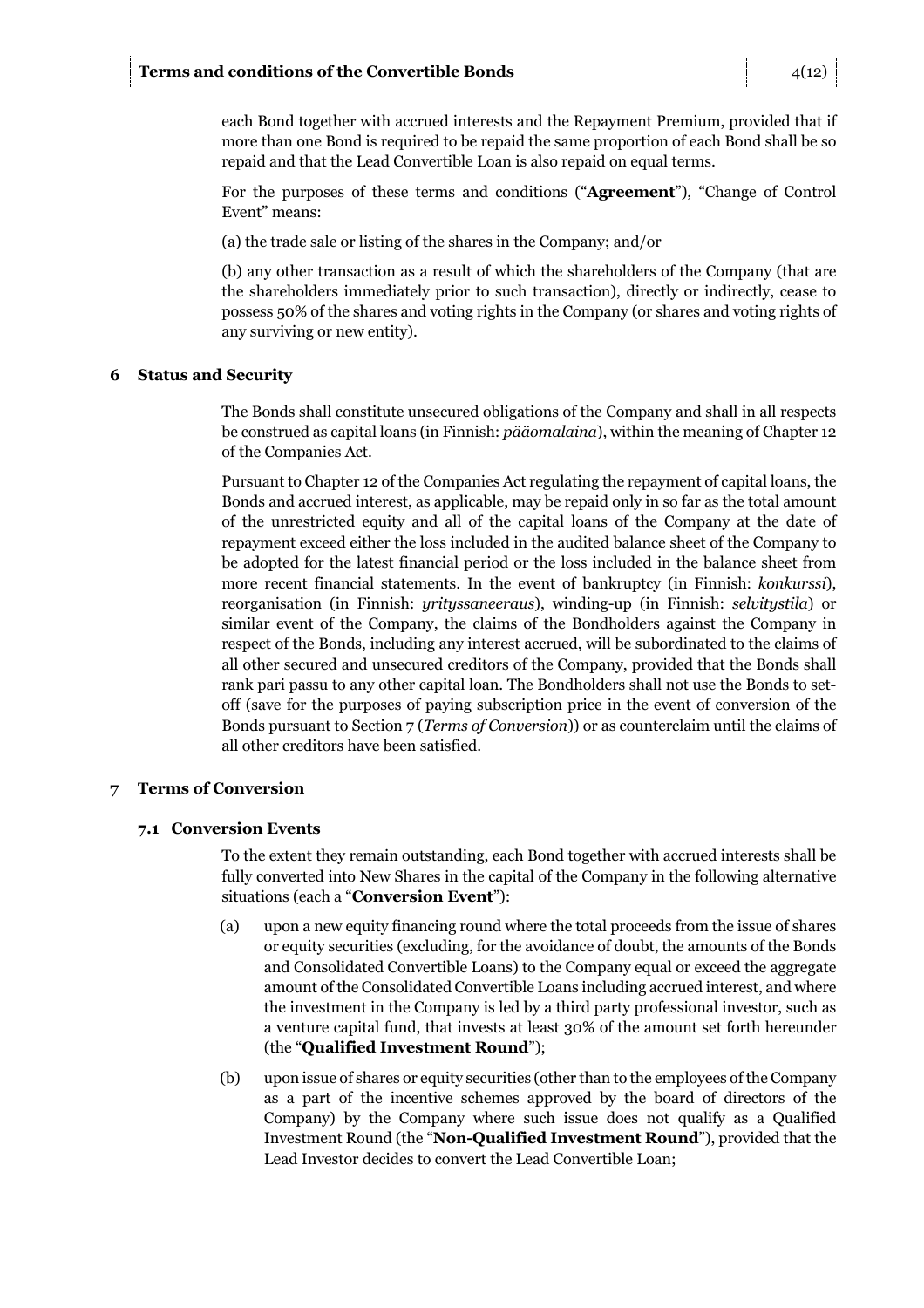- (c) immediately prior to a Change of Control Event (to the extent the Bonds are not repaid at the request of the Lead Investor as provided in Section 5.3);
- (d) on the Maturity Date, provided that the Lead Investor decides to convert the Lead Convertible Loan in accordance with Section 7.4(b) ("**Aligned Conversion**"); or
- (e) on or after an Event of Default or the Company's notice of an Insolvency Event of Default contemplated by the Company (according to Section 9), at the discretion of the Lead Investor.

#### **7.2 Conversion to New Shares**

Upon a Conversion Event, the outstanding Bonds together with accrued interest shall be converted (in accordance with Section 7) into the class of shares in the Company's capital having the most preferential rights (whether existing or newly created class of shares). Such shares shall be "**New Shares**" issued by the Company.

# **7.3 Conversion Price**

The New Shares arising upon the conversion shall be issued for the subscription price determined as follows (in each case the price per New Share so determined, the "**Conversion Price**"):

- (a) in respect of a conversion in connection with a Qualified Investment Round, determined based on the pre-money valuation of the Company in connection with the Qualified Investment Round (as implied by the subscription price of the shares (and/or the aggregate of the subscription price of the equity securities and the exercise price for shares thereunder, as applicable) otherwise issued by the Company) and applying the Discount thereto;
- (b) in respect of a conversion in connection with a Non-Qualified Investment Round, determined based on the pre-money valuation of the Company in connection the Non-Qualified Investment Round (as implied by the subscription price of the shares (and/or the aggregate of the subscription price of the equity securities and the exercise price for shares thereunder, as applicable) otherwise issued by the Company) and applying the Discount thereto;
- (c) in respect of a conversion in connection with a Change of Control Event, determined based on the equity value of the Company upon the Change of Control Event (as implied by the payable purchase price of the shares (and/or the aggregate of the subscription price of the equity securities and the exercise price for shares thereunder, as applicable) or similar) and applying the Discount thereto; and
- (d) in respect of a conversion on the Maturity Date or in case of an Event of Default or a contemplated Insolvency Event of Default, at the Previous Round Value and applying the Discount thereto,

in each case of subsections (a), (b) and (c) dividing such value of the Company (for the avoidance of doubt, after applying the Discount) by the fully diluted number of shares (i.e. the aggregate of (i) the issued shares and (ii) such shares that would be issued by the Company if all issued equity securities (excluding, for the avoidance of doubt, the Bonds) would be exercised for shares and (iii) such shares that would be issued if the incentive schemes agreed in the Shareholders' Agreement or approved by the board of directors of the Company would be fully allocated and then exercised for shares) and taking into account additionally the residual equity participation features of any other securities or instruments which participate in the residual value of the Company. For the avoidance of doubt, subsections (c) and (d) above refer directly to a price per share (without the division by the fully diluted number of shares pursuant to the previous sentence).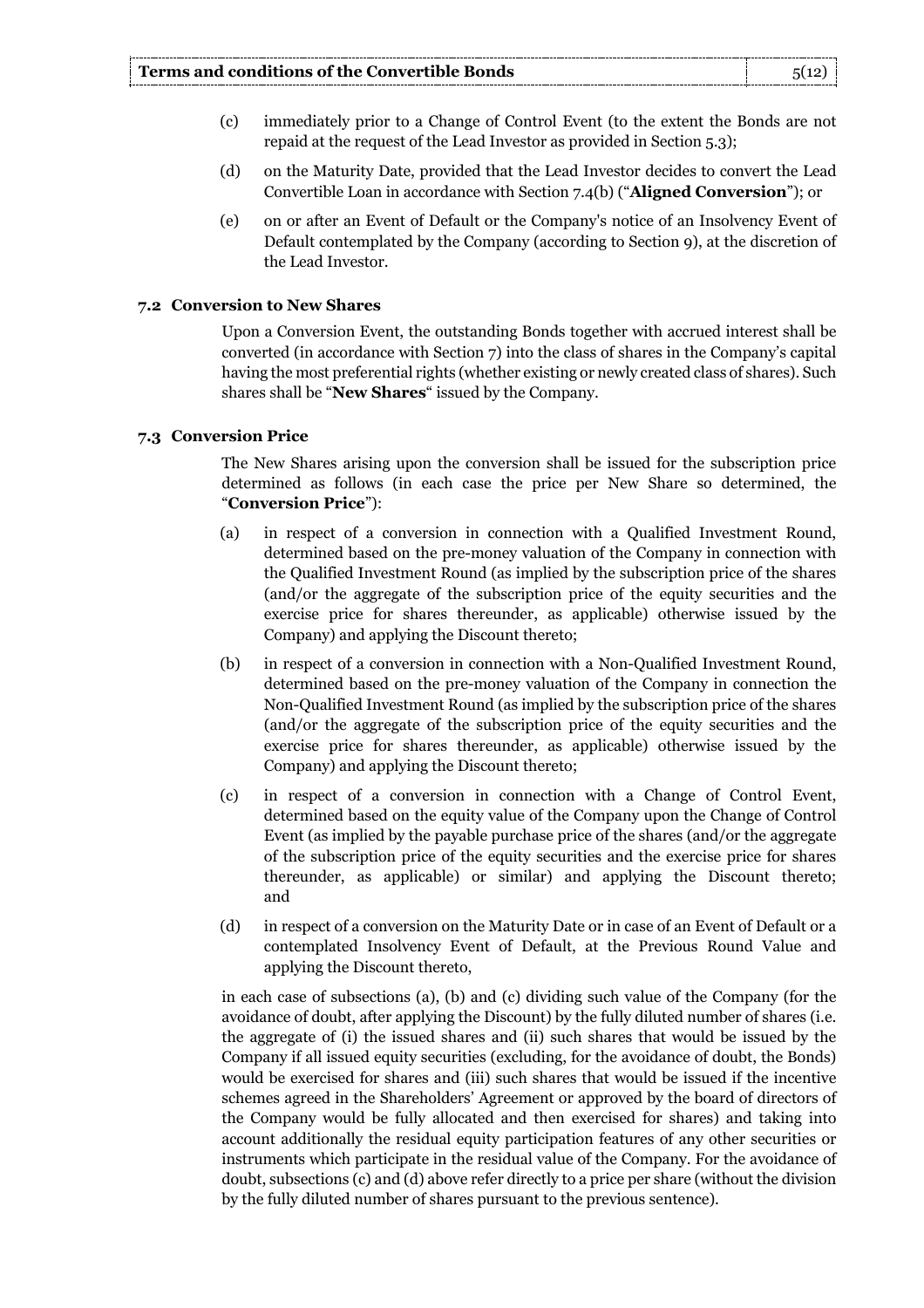The New Shares arising upon the conversion shall be issued for a subscription price equal to the Conversion Price. The subscription price of the New Shares shall be satisfied by the full release, discharge and set-off of the Company's obligations under the Bonds (including the principal and any accrued interest). The subscription price of the New Shares shall be credited entirely in the reserve for invested unrestricted equity (in Finnish: *sijoitetun vapaan pääoman rahasto*) of the Company. To the extent a Bond together with accrued interests cannot otherwise be converted into New Shares in its entirety due to the reason that partial New Shares cannot be issued, the number of New Shares that would otherwise be issued to the Bondholder shall be rounded up to the nearest full number, and the Conversion Price shall be adjusted accordingly.

# **7.4 Conversion Procedure**

- (a) In connection with a Qualified Investment Round, Non-Qualified Investment Round or a Change of Control, the following shall apply:
	- (i) The Company shall give notice to the Bondholders setting forth the key terms of the Qualified Investment Round, Non-Qualified Investment Round or a Change of Control Event as soon as the completion of such Conversion Event becomes likely (as reasonably determined by the Company) and in any case at least fifteen (15) Business Days prior to the execution of the final transaction documents relating to such Conversion Event, and shall keep the Bondholders aware of the material developments in the negotiations regarding such Conversion Event.
	- (ii) Thereafter, to the extent the Lead Investor has discretion (i.e. in case of a Non-Qualified Investment Round or a Change of Control Event) whether the Lead Convertible Loan shall be converted or not, the Bondholders shall be obliged to comply with the decision made by the Lead Investor (i.e. if the Lead Investor decides to convert the Lead Convertible Loan, the Bondholders shall be obliged to convert their Bonds as well, and vice versa). The Bondholders shall be informed about the Lead Investor's decision at least five (5) Business Days prior to the proposed execution of the final transaction documents relating to such Conversion Event.
	- (iii) On or before the completion of the relevant Conversion Event the Company shall issue New Shares to the relevant Bondholder(s), in which case the shareholders of the Company will be required to either make a resolution regarding the issuance of New Shares or authorise the board of directors of the Company to do the same (in which case the board of directors shall make a resolution regarding the issuance of New Shares) in order to execute the conversion of the Bonds in accordance with the terms of this Agreement.
	- (iv) Each Bondholder irrevocably authorises the Lead Investor to sign all reasonably required documents (or, where legally possible, to give any digital confirmations) on behalf of the respective Bondholder for the purposes of executing the conversion of the Bonds upon the relevant Conversion Event.
- (b) In connection with Conversion Events described in Section 7.1(d) and (e) the following shall apply:
	- (i) If the Lead Investor decides to convert the Lead Convertible Loan, the Bondholders shall be obliged to convert their Bonds as well.
	- (ii) At least three (3) Business Days before the relevant Conversion Event the Company shall issue New Shares to the relevant Bondholder, in which case the shareholders of the Company will be required to either make a resolution regarding the issuance of New Shares or authorise the board of directors of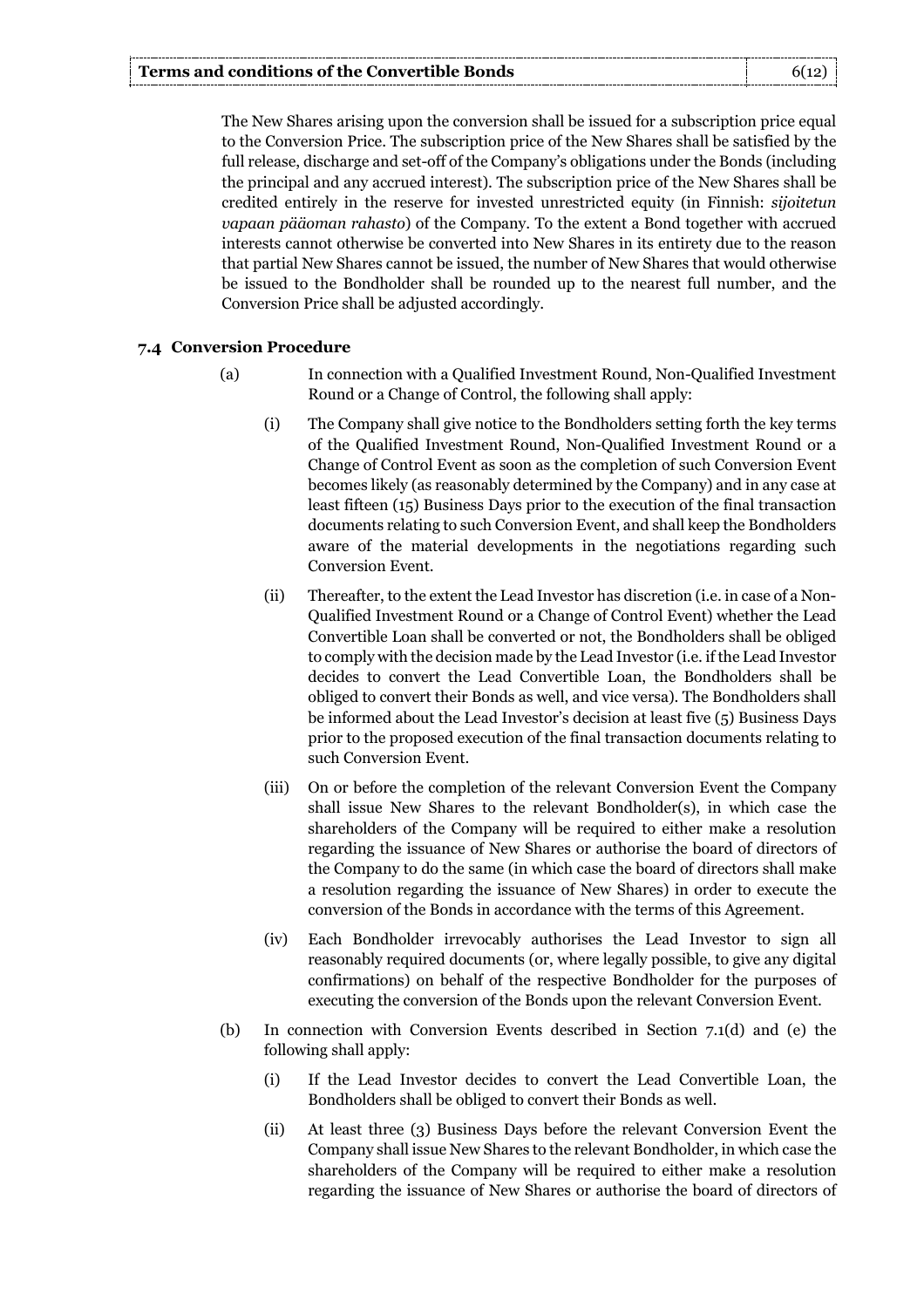the Company to do the same (in which case the board of directors shall make a resolution regarding the issuance of New Shares) in order to execute the conversion of the Bonds in accordance with the terms of this Agreement.

(iii) Each Bondholder irrevocably authorises the Lead Investor to sign all reasonably required documents (or, where legally possible, to give any digital confirmations) on behalf of the respective Bondholder for the purposes of executing the conversion of the Bonds upon the relevant Conversion Event.

If any Insolvency Event of Default results in any or all of the Bonds (and/or capitalised and/or accrued interests thereon) being acquitted or cancelled (without payment) in full or in part to the effect that such amounts cannot be used for set-off of the subscription price of New Shares, such acquittance or cancellation shall not prejudice the conversions rights of the relevant Bondholders, but instead, if and to the extent the relevant Bond and/or interests thereon have been so acquitted and/or cancelled, the Company shall, upon the relevant Bondholder's request, issue without subscription price such number of New Shares (of the class referred to in Section 7.2) as would have been required to be issued to the Bondholder upon such Conversion Event had the Bond and/or interest thereon not been so acquitted or cancelled (but used for payment of the subscription price).

# **7.5 Voting Undertaking; Power of Attorney**

After a Conversion Event, each Bondholder undertakes to vote in favour of and in accordance with the proposal of the board of directors of the Company in all shareholders' meetings of the Company provided that if such proposal would impose any onerous obligations or restrictions of rights on such Bondholder adversely deviating from the rights or obligations of other shareholders, the affected Bondholder may also vote against the proposal of the board of directors of the Company and withhold his/her/its consent.

In order to comply with the provisions of this Section 7.5, each Bondholder undertakes, upon a Conversion Event, to irrevocably authorise the board of directors of the Company or a person appointed by the board of directors of the Company to be his/her/its agent and attorney entitled to use his/her/its voting rights attached to the New Shares. Notwithstanding such authorisation, a written consent of a Bondholder is needed if a decision of the shareholders' meeting would impose any onerous obligations or restrictions of rights on such Bondholder adversely deviating from the rights or obligations of other shareholders.

# **8 Extension**

If on the Maturity Date the Bonds have not been (and are not being) converted into New Shares and the Company cannot, pursuant to the mandatory provisions of the Companies Act regulating the repayment of capital loans or the terms of the Transaction Documents, repay the Bonds, the maturity of the Bonds shall be automatically extended until the earlier of:

- (a) 12 months as from the Maturity Date (or a later date of maturity following an earlier extension pursuant to this Section 8); and
- (b) the date when the repayment of the Bonds is no longer prevented by the mandatory provisions of the Companies Act regulating the repayment of capital loans or the terms of the Transaction Documents,

with the same terms and conditions as preceding the Maturity Date (or a later date of maturity following an earlier extension pursuant to this Section 8) (provided for the avoidance of doubt, that any and all interests capitalised and accrued after the Maturity Date shall not be deducted from the Repayment Premium).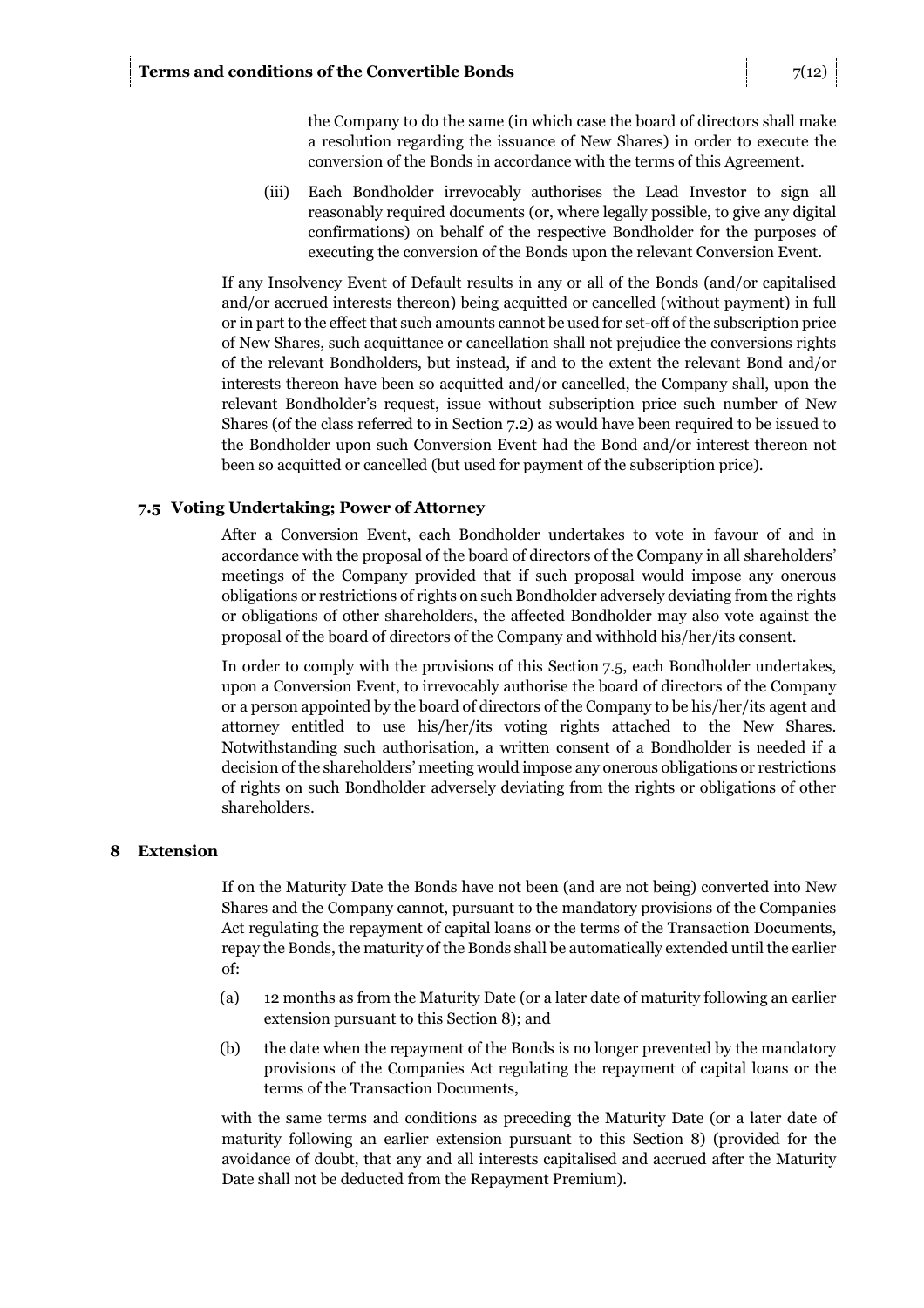# **9 Events of Default and Acceleration**

For the purposes of this Agreement, an "**Event of Default**" means any of the following:

- (a) the Company does not pay on the due date an amount payable pursuant to this Agreement at the place and in the currency in which it is expressed to be payable, unless payment is made within ten (10) Business Days of its due date;
- (b) the Company ceases to carry on (or threatens to cease to carry on) all or a substantial part of its business;
- (c) the Company breaches, in any material respect, any provision of this Agreement or any other Transaction Document and which breach, if capable of remedy, is not remedied within ten (10) Business Days;
- (d) any representation or statement made by the Company pursuant to Section 10 (*Representations, Warranties and Undertakings*) is or proves to have been incorrect or misleading in any material respect when made or deemed to be made by reference to the facts and circumstances then existing, unless such failure to comply, if capable of remedy, has not been remedied within ten (10) Business Days from the Company becoming aware of its failure to comply;
- (e) a shareholder of the Company fails, in any material respect, to comply with any of the terms, provisions or conditions contained in any Transaction Document or breaches, in any material respect, any provision of any Transaction Document and which breach, if capable of remedy, is not remedied within ten (10) Business Days; and/or
- (f) any corporate action, legal proceedings or other procedure or step which is initiated in relation to the suspension of payments, winding-up (in Finnish: *selvitystila*), bankruptcy (in Finnish: *konkurssi*) or reorganisation (in Finnish: *yrityssaneeraus*) of the Company ("**Insolvency Event of Default**").

The Company shall give written notice to the Bondholders of:

- (a) any Default (and the steps, if any, being taken to remedy it) promptly upon becoming aware of its occurrence;
- (b) any Event of Default promptly upon becoming aware of its occurrence;
- (c) any Insolvency Event of Default contemplated by the Company, at least ten (10) Business Days in advance of the initiation of the relevant action, proceedings, procedure or step by the Company.

Upon the occurrence of an Event of Default, the outstanding Bonds together with accrued interest shall become immediately due and payable, provided that:

- (a) the outstanding balance of each Bond shall thereafter accrue default interest at a rate of 8.0% per annum above the interest rate specified in Section 3 above; and
- (b) each outstanding Bond shall be repaid together with accrued interests and a premium equaling 100% of the original principal of the Bond.

Any repayments made by the Company in accordance with this Section 9 shall be made to the Bondholders pro rata to their outstanding Bonds.

# **10 Payments and Taxation**

All payments made by the Company under this Agreement shall be made in euro and to such account with such bank as in each case specified by the relevant Bondholder. Payments made by the Company under this Agreement shall be made without any set-off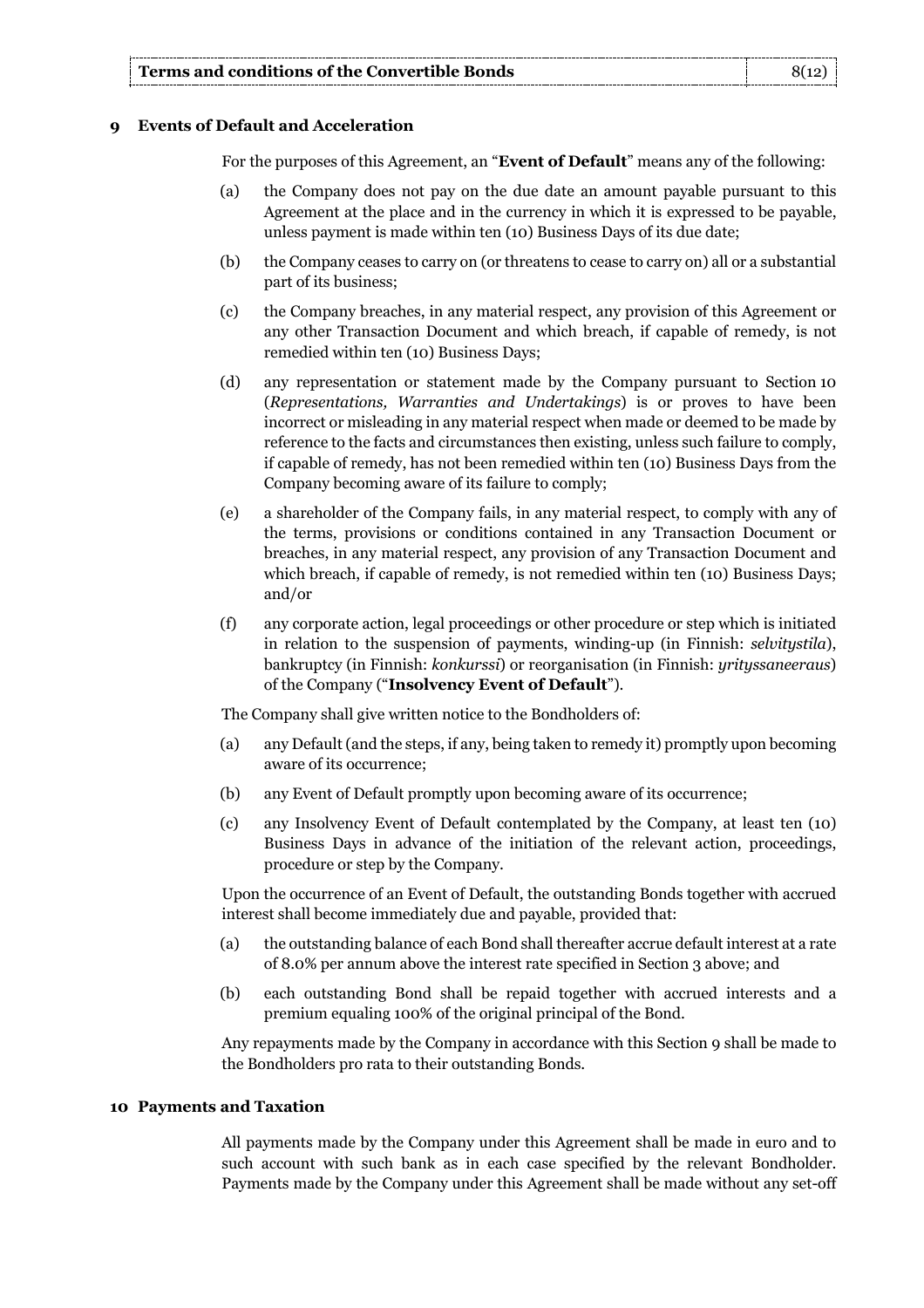or counterclaim and free and clear of any withholding or deduction of or on account of applicable tax, including VAT, save for as may be required by mandatory provisions of law. If the Company is required by law to make any deduction or withholding from any sum payable hereunder, the sum in respect of which the deduction or withholding is required to be made shall be increased to the extent necessary to ensure that each Bondholder receives and retains a net sum equal to that which the Bondholder would have received had no such deduction or withholding been required to be made. Any payment under this Agreement which is due to be made on a day that is not a Business Day shall be made on the next Business Day in the same calendar month (if there is one) or the preceding Business Day (if there is not).

# **11 Bondholders' Meeting and Written Procedure**

The Company may convene a meeting of the Bondholders (a "**Bondholders' Meeting**") or initiate a written procedure (a "**Written Procedure**") to bring about decisions upon conversions, amendments of these terms and conditions or other matters as specified below.

The Bondholders may authorise a delegate to represent them in the Bondholders' Meeting (an "**Agent**"). The authorisation shall be given in writing, separately by each Bondholder. The Agent may represent one or multiple Bondholders at the Bondholders' Meeting. The Agent shall be considered proficient and suitable for the appointed assignment and continuously act in the best interest of the Bondholders

# **11.1 Bondholders' Meeting**

- (a) Notice of a Bondholders' Meeting shall be published in accordance with Section 12 (*Notices and Right to Information*) no later than ten (10) days prior to the meeting. The notice shall specify the time, place and agenda of the meeting as well as any action required on the part of a Bondholder to attend the meeting.
- (b) Only those who, according to the register of Bondholders, were registered as Bondholders on the fifth (5th) Business Day prior to the Bondholders' Meeting, or proxies authorised by such Bondholders, shall, if holding any of the principal amount of the Bonds at the time of the meeting, be entitled to vote at the meeting and shall be recorded in the list of the Bondholders present in the Bondholders' Meeting.
- (c) Bondholders' Meeting shall be held in the domicile city of the Company and its chairman shall be appointed by the Company. The Meeting can also be held remotely.
- (d) Bondholders' Meeting shall constitute a quorum only if two (2) or more Bondholders holding thirty (30) per cent or more of the principal amount of the Bonds outstanding are present in the meeting.
- (e) If, within thirty (30) minutes after the time specified for the start of the Bondholders' Meeting, a quorum is not present, any consideration of the matters to be dealt with at the meeting may, at the request of the Company, be adjourned for consideration at a meeting to be convened on a date no earlier than fourteen (14) days and no later than twenty-eight (28) days after the original meeting at a place to be determined by the Company. The adjourned Bondholders' Meeting shall constitute a quorum if two (2) or more Bondholders holding ten (10) per cent or more of the principal amount of the Bonds outstanding are present.
- (f) Notice of an adjourned Bondholders' Meeting shall be given in the same manner as notice of the original meeting. The notice shall also state the conditions for the constitution of a quorum.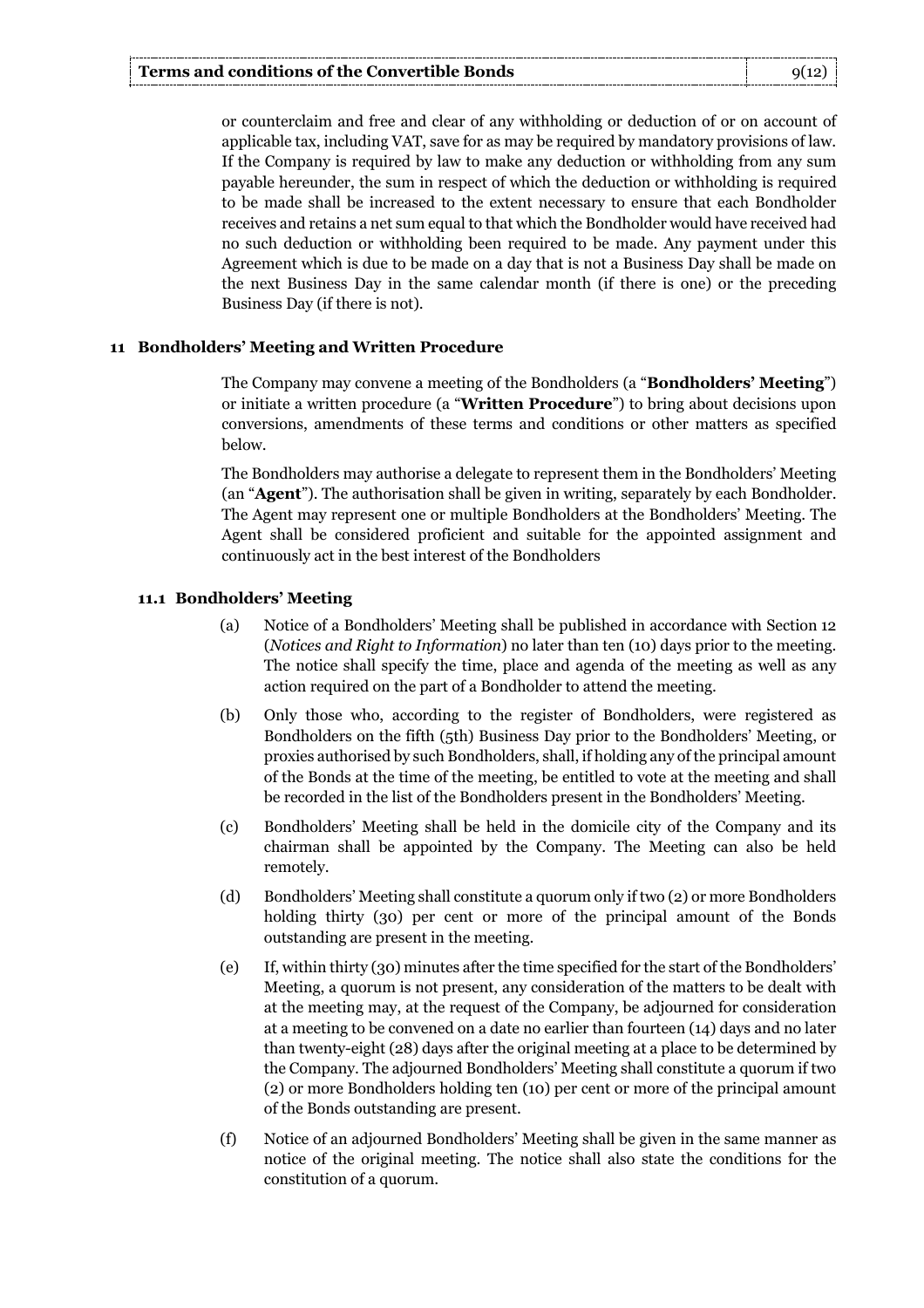- (g) Voting rights of Bondholders shall be determined according to the principal of the Bonds held. The Company and any companies belonging to its group shall not hold voting rights at the Bondholders' Meeting.
- (h) Resolutions shall be carried by a majority of two-thirds  $(2/3)$  of the votes cast. In the event of a tied vote, the chairman of the meeting shall have the casting vote.
- (i) A representative of the Company and a person authorised to act for the Company may attend and speak at a Bondholders' Meeting.
- (j) A Bondholders' Meeting is entitled to make the following decisions that are binding on all the Bondholders:
	- (i) to change the terms and conditions of the Bonds;
	- (ii) to grant a temporary waiver on the terms and conditions of the Bonds;
- (k) However, consent of ninety (90) per cent of the aggregate principal amount of the outstanding Bonds is required to:
	- (i) decrease the principal of or interest on the Bonds;
	- (ii) extend the maturity of the Bonds;
	- (iii) amend the conditions for the constitution of a quorum at a Bondholders' Meeting; or
	- (iv) amend the majority requirements of the Bondholders' Meeting.

The consents can be given at a Bondholders' Meeting or by other verifiable means.

- (l) Resolutions passed at a Bondholders' Meeting shall be binding on all Bondholders irrespective of whether they have been present at the Bondholders' Meeting.
- (m) For the sake of clarity, any resolution at a Bondholders' Meeting, which extends or increases the obligations of the Company, or limits, reduces or extinguishes the rights or benefits of the Company, shall be subject to the consent of the Company.
- (n) Resolutions passed at a Bondholders' Meeting shall be deemed to have been notified to the Bondholders once they have been published in accordance with Section 14 (*Notices and Right to Information*).

# **11.2 Written Procedure**

- (a) Notice of a Written Procedure shall be published in accordance with Section 12 (*Notices and Right to Information*). The notice shall specify:
	- (i) each request for a decision by the Bondholders,
	- (ii) a description of the reasons for each request,
	- (iii) a specification of the Business Day at the end of which a person must be registered as a Bondholder in order to be entitled to vote,
	- (iv) instructions and directions on how to reply to the request and vote, and
	- (v) the stipulated time period within which the Bondholder must reply to the request and vote (such time period to last at least fifteen (15) Business Days from the date of the notice).
- (b) The provisions regarding a Bondholders' Meeting shall, in all applicable parts, apply to the Written Procedure.